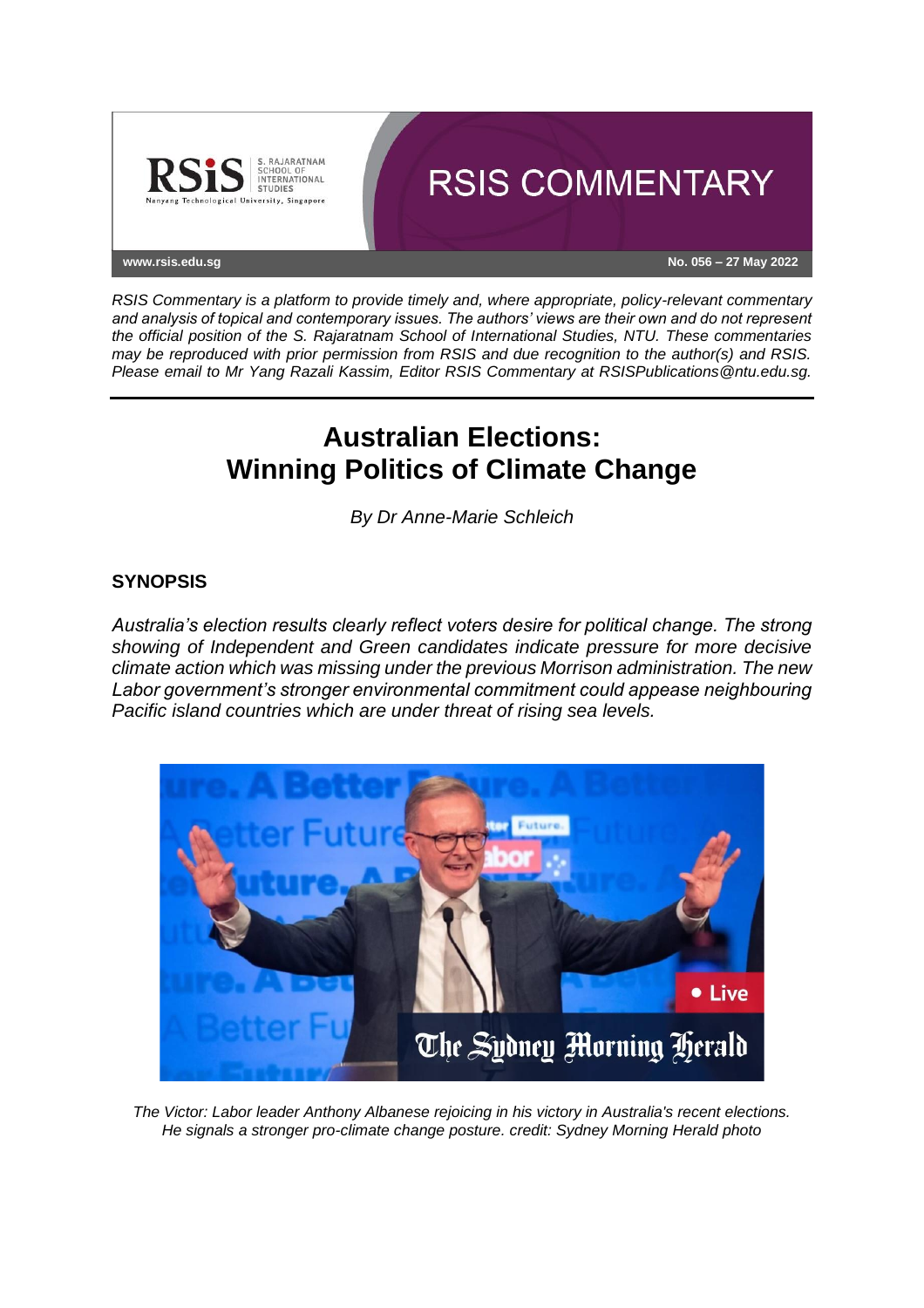# **COMMENTARY**

THE NEW Australian Parliament will see more female parliamentarians, more environmentalists and a landscape that is ethnically more diverse than before. Unlike in 2019, the pollsters did not get it wrong this time when they forecast a win for the Australian Labor Party after nine years in opposition. However, they did not predict the landslide defeat which the Liberal Party suffered in the House of Representatives.

Traditionally safe inner-city Liberal Party seats in Melbourne, Sydney and Perth went either to Labor or to new independent grassroots candidates, the so-called Teals. The Independents win of 10 seats was dubbed "the big Teal Steal". Even the normally not popular Greens had a historic win of three seats with 11.8 % of the popular vote and additional seats in the Senate, the Upper House. (*preliminary results: Labor: 75 seats, Liberal/National coalition: 59, Independents: 10, Greens; 3*)

#### **Anti-China Belligerence Backfired**

In spite of both big parties having similar foreign policy positions on Australia's relations with China, outgoing Prime Minister Scott Morrison and his defence minister Peter Dutton tried to paint Labor's Leader Anthony Albanese as weak on China. This old Liberal Party election strategy, however, backfired when a surprise China-Solomon Islands security pact was leaked in the middle of the election campaign.

The government's belligerent anti-China rhetoric also alienated voters with Chinese ethnic background (1.2 million of Australia's population). A number of electorates with strong Chinese minorities were thus lost by the Liberals.

Despite stints as a former minister and Leader of the Opposition, Albanese's personality image was considered pale, and he also made a few gaffes at the start of the campaign. Labor's campaign was predominantly focused on cost of living and fair wage topics and government mistakes.

Teal candidates, all of them female professionals, mainly ran on environmental and good governance platforms, having received a strong backing from their local communities and some from fundraising platform Climate 200. They also supported a national anti-corruption commission which Labor had promised to establish but PM Morrison was strongly against.

# **Labor's Stronger Climate Action Package**

Teals profited from a widespread voter dislike of Morrison's "bulldozer" personality and perceptions that he mishandled the floods this year and the devastating bushfires in 2019, both caused by climate change. Morrison had also come under attack for his extremely weak 2030 emissions reduction target of 26% to 28% compared with 2005 levels.

Labor carefully avoided to alienate conservative voters with a strong climate action package even though it pledged somewhat more ambitious emission targets (43% by 2030, net zero by 2050) than the Morrison government. Teals also zoomed in on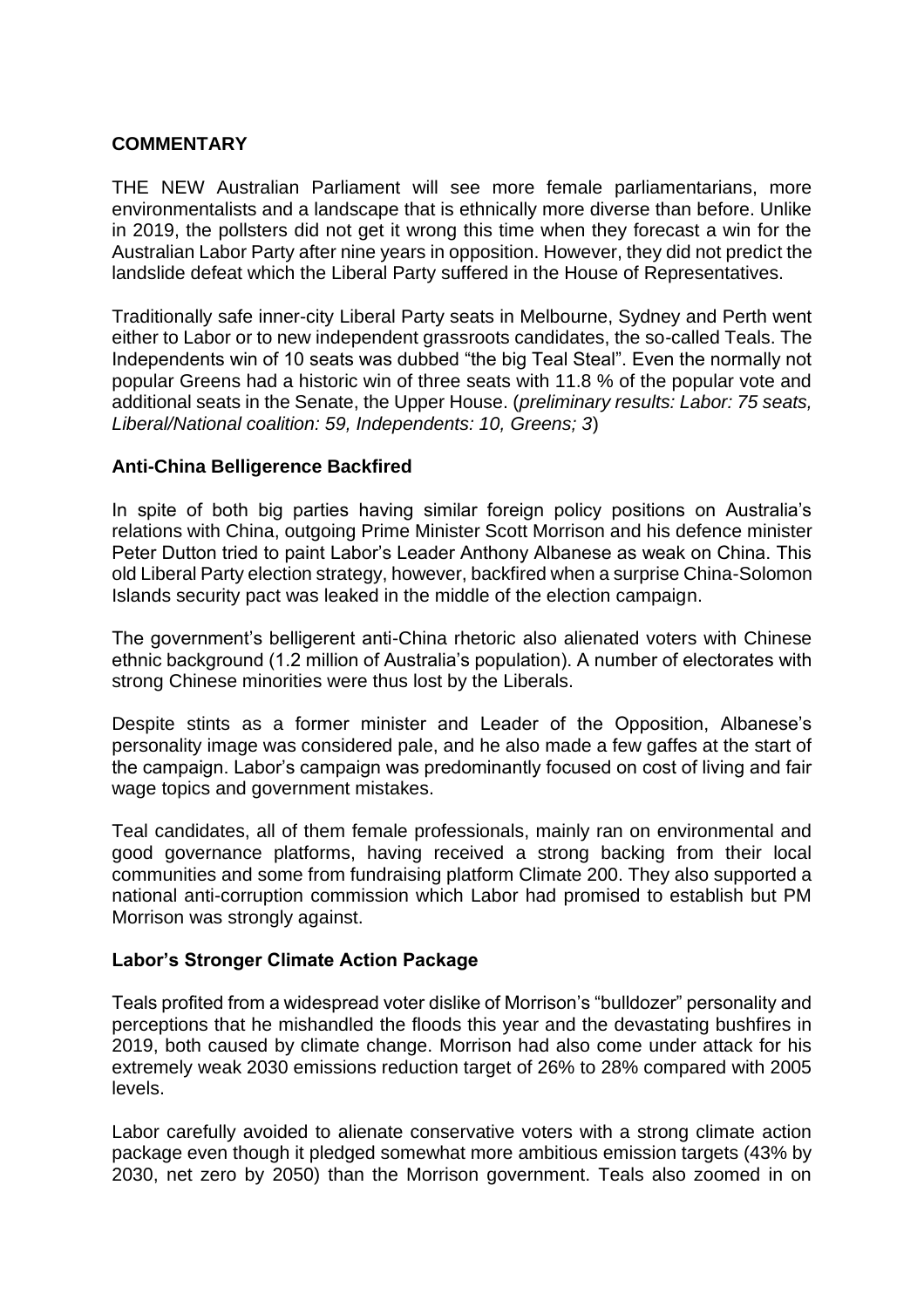female voters' unhappiness with the Governments mishandling of sexual assault complaints in Parliament and government offices.

In the end, moderate, policy focused and charismatic Teal candidates seem to have appealed more to dissatisfied urban and suburban Liberal Party voters who wanted a change, especially more decisive climate action, but did not want to switch to Labor or the Greens. This trend resulted in Saturday's "election earthquake", commented former Liberal PM Malcolm Turnbull.

With a strong Teal and Greens opposition, one can expect increased pressure on the new Government for more decisive climate action. Already, the newly-sworn in Prime Minister Albanese signalled a climate policy change: "We have an opportunity now to end the climate wars in Australia."

He pledged to make Australia a "renewable energy superpower" and promised during the recent Quad meeting in Japan, that his government "will take ambitious action on climate change". Albanese agreed to cooperate with the three Quad partners on clean energy.

Some green mega projects are already underway: within the framework of a new Green Economy Agreement, Australia and Singapore are working on a solar power project that aims to provide green energy to Singapore through an undersea cable from Darwin. And Germany and Australia last year entered a partnership to develop a hydrogen industry.

# **Climate Change: Resetting Ties with the Pacific Family**

Albanese said at the Quad meeting: "We will act in recognition that climate change is the main economic and security challenge for Pacific island countries." Foreign Minister Penny Wong acknowledged that the new Australian government "knows that nothing is more central to the security and wellbeing of the Pacific than climate change".

This is a first step for resetting Australia's relations with the so-called Pacific family. Pacific nations — faced with an existential threat of rising sea levels — severely criticised the Morrison government for its lack of climate action and adherence to coal powered plants. They had long been driving global progress to combat climate change.

Australia's influence among the Pacific community had weakened because of its climate reluctant position in international climate negotiations and within the regional Pacific Islands Forum. The upcoming climate change COP27 in Egypt this November will be a test for the Albanese government's climate resolve.

The strong showing of the Teals and the Greens might not only have an influence on more decisive environment and climate policies but also potentially change the traditional Australian political landscape where for decades two major political parties and mainly male politicians dominated the political arena.